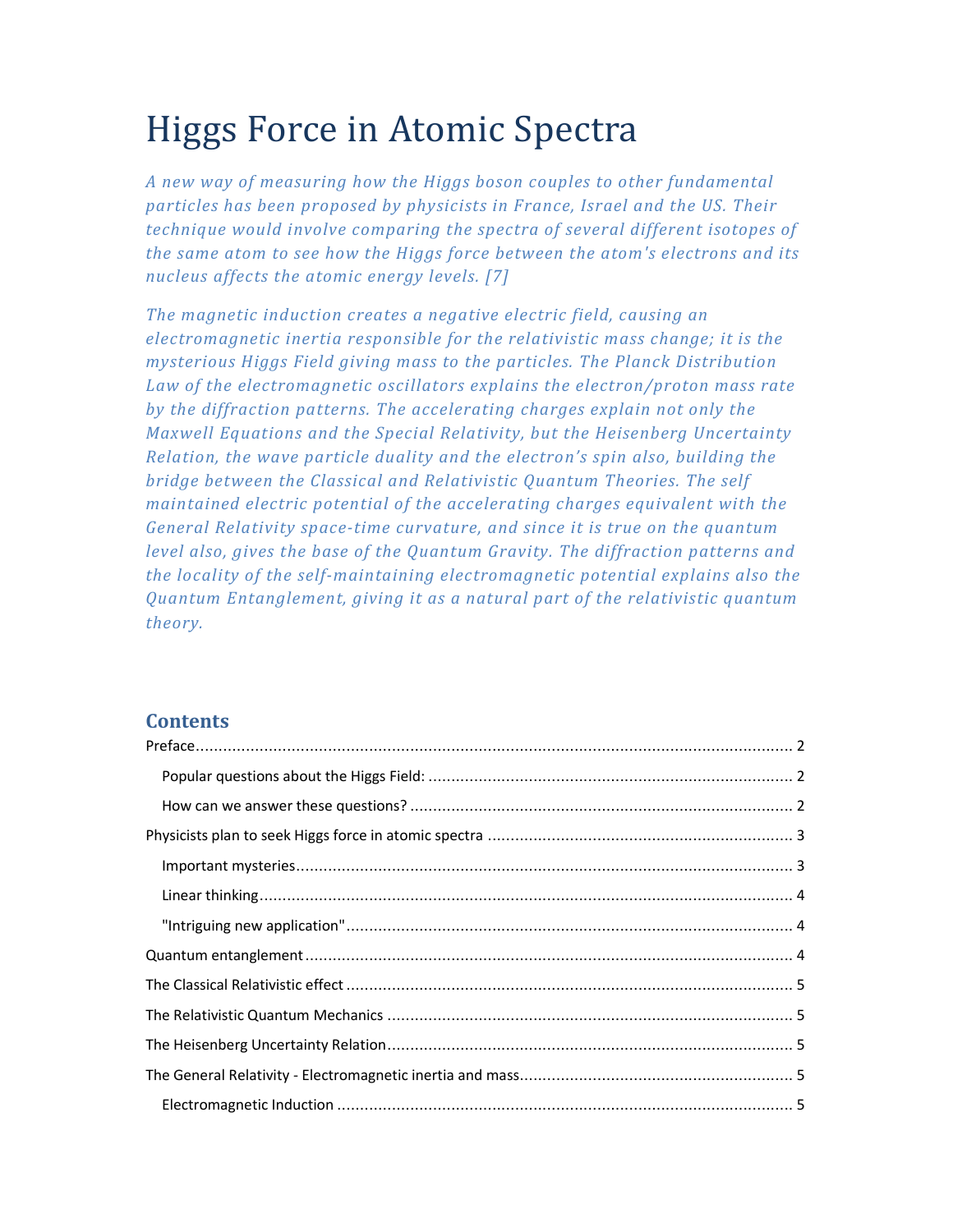Author: George Rajna

# **Preface**

# **Popular questions about the Higgs Field:**

1.) If the Higgs field is responsible for imbuing particles with mass, and mass is responsible for gravity, is it possible that the Higgs field will provide the missing link between general relativity and quantum mechanics i.e. could the Higgs field be the basis of a quantum theory of gravity?

2.) Can the theoretical Higgs Field be used as the "cause" of relativistic momentum or relativistic kinetic energy of a moving body?

3.) Does Einstein's General Relativity need to be adjusted for the Higgs field?

4.) Since the Higgs field gives most particles mass, and permeates all space, then GR needs the Higgs field to be a theory of space?

5.) So where GR is highly curved, the Higgs field is also curved? And does a highly curved Higgs field affect the way particles acquire mass? For that matter, a curved space-time would also curve electromagnetic field?

# **How can we answer these questions?**

There is an explanation of the magnetic effect caused by the electric current from the observed effects of the accelerating electrons, causing naturally the experienced changes of the electric field potential along the electric wire. The charge distribution is lowering in the reference frame of the accelerating charges linearly: ds/dt = at (time coordinate), but in the reference frame of the current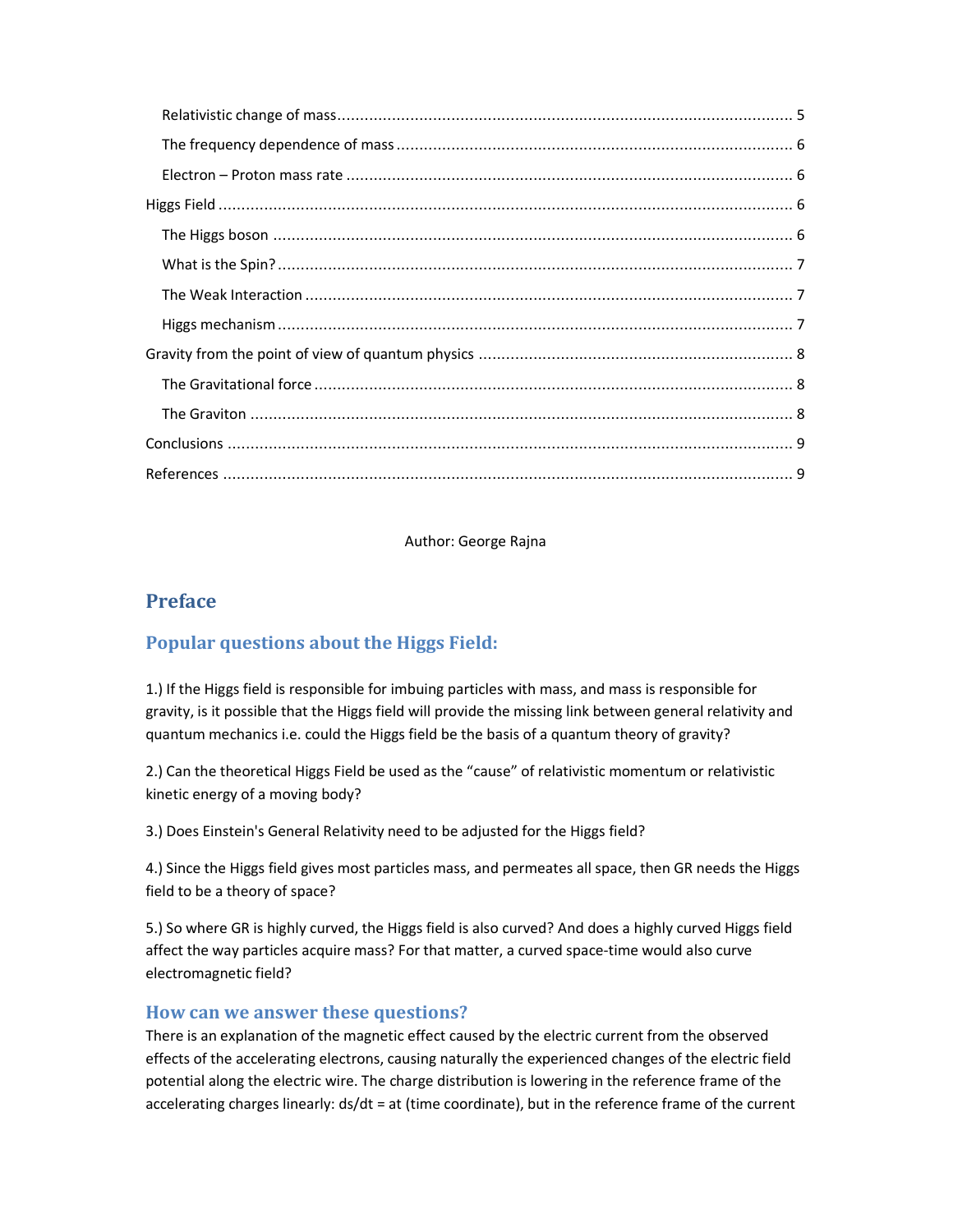it is parabolic:  $s = a/2 t^2$  (geometric coordinate). The accelerating electrons explain not only the Maxwell Equations and the Special Relativity, but the Heisenberg Uncertainty Relation, the wave particle duality and the electron's spin also, building the bridge between the Classical and Quantum Theories. [1]

One origin of the Quantum Physics is the Planck Distribution Law of the electromagnetic oscillators, giving equal intensity for 2 different wavelengths on any temperature. Any of these two wavelengths will give equal intensity diffraction patterns, building different asymmetric constructions, for example proton - electron structures (atoms), molecules, etc. Since the particles are centers of diffraction patterns they also have particle – wave duality as the electromagnetic waves have. The Electroweak Interaction shows that the Weak Interaction is basically electromagnetic in nature. The arrow of time shows the entropy grows by changing the temperature dependent diffraction patterns of the electromagnetic oscillators. [2]

# **Physicists plan to seek Higgs force in atomic spectra**

A new way of measuring how the Higgs boson couples to other fundamental particles has been proposed by physicists in France, Israel and the US. Their technique would involve comparing the spectra of several different isotopes of the same atom to see how the Higgs force between the atom's electrons and its nucleus affects the atomic energy levels.

The effect of the Higgs force is tiny, but the researchers say the test would involve technologies that already exist and that some of the required measurements have already been made. The measurement would provide important information about how the Higgs couples to electrons and quarks, and would complement data gleaned from collisions using the Large Hadron Collider (LHC) at CERN.

#### **Important mysteries**

After discovering the Higgs boson at the LHC in 2012, particle physicists now want to understand how it couples to matter such as electrons and quarks. Any deviations in these couplings from the Standard Model of particle physics could reveal whether the Higgs mechanism is responsible for the masses of charged fermions, including the electron. A new way of measuring these deviations has been proposed by Cédric Delaunay of the CNRS, France, Roee Ozeri and Gilad Perez of the Weizmann Institute of Science in Israel and Yotam Soreq of the Massachusetts Institute of Technology in the US.

According to the Standard Model, the Higgs coupling creates an attractive force between the electron and the nucleus. This force decays rapidly with distance from the nucleus, which means it will have a much greater effect on electrons in S orbitals (which overlap the nucleus) than on electrons in P, D or F orbitals (which do not). The energies of photons emitted when an electron moves from a P, D or F orbital to an S orbital would therefore be greater than if the Higgs force were not present.

One way of looking for this difference would be to use different isotopes of the same nucleus. As the isotopes would have different numbers of neutrons, the Higgs force should be greater for those isotopes with more neutrons. That would lead to a difference in energy between the same atomic transition in different isotopes – the Higgs shift.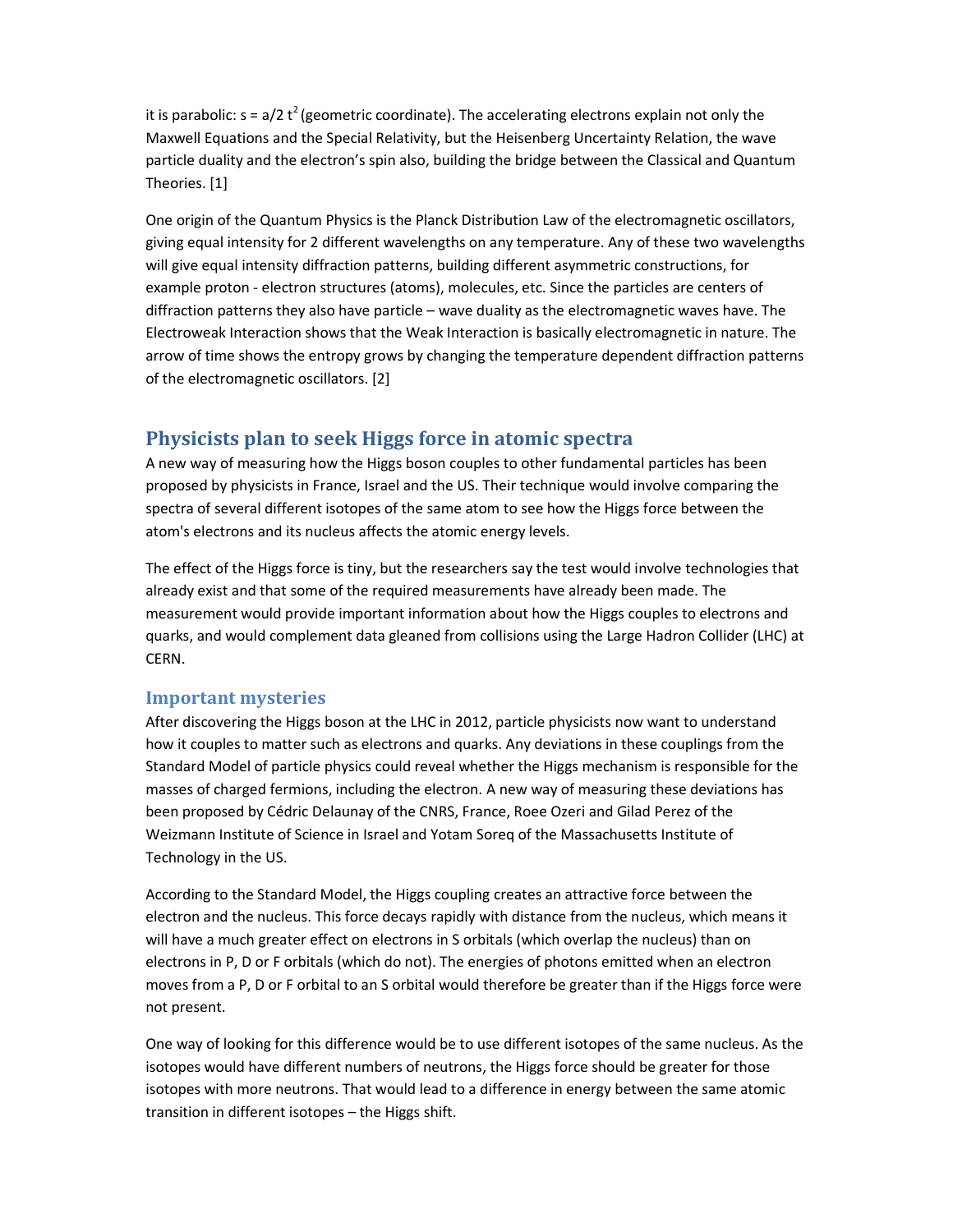## **Linear thinking**

The problem is that there are other isotopic differences in atomic spectra that are much larger than those related to the Higgs force. The mass shift (MS) is related to the effect of the different masses of isotopic nuclei and the field shift (FS) to the different charge distributions found in different isotopes. While the MS and FS are fiendishly hard to calculate, there is a well-known linear relationship that links the FS and MS parameters to the observed shifts.

The team's idea is to measure the shifts of two different transitions in four isotopes of the same atom and display the data on a "King plot". If there is no Higgs coupling, the data will be represented by a straight line. But if there is a Higgs coupling – and it is described by the Standard Model – there will be a tiny deviation from a straight line. It is likely that this deviation will be too small to measure, but if the Higgs coupling is much larger than predicted by the Standard Model, the researchers say it should be measureable using state-of-the-art atomic spectroscopy.

Delaunay and Soreq told physicsworld.com that such a measurement could provide important information to particle physicists who are trying to understand how the Higgs couples to quarks and electrons – something that will be difficult to extract from LHC collision data. "The method we propose is an example – the first one as far as we know – of how table-top experiments may give us complementary information," they explain. "This is important to better understand the origin of the mass of the building blocks of matter – is it the Higgs mechanism, or other, unknown sources?"

#### **"Intriguing new application"**

"Qualitatively, their arguments make sense," says Andrei Derevianko of the University of Nevada, Reno. "However, detailed atomic-structure analysis is needed – and they are clearly aware of this need – to make sure that the effect is indeed as large as they claim."

Marianna Safronova of the University of Delaware also thinks that the proposal could be viable, but points out that a successful experiment would have to accurately separate the effects of the weak interaction. She also agrees with the team's conclusion that ytterbium isotopes would be a good place to look for the effect, buts adds that calcium may be another viable candidate. Dmitry Budker, an experimental physicist at the University of California, Berkeley, told physicsworld.com that he plans to collaborate with the team to try to make the measurements. "It is not yet clear what specific atomic system – which atoms and/or ions – will be best for this, and so it is also not clear where the experiments will be done. I see an exciting possibility of potentially doing these tests in a range of systems and at different laboratories and facilities." [7]

## **Quantum entanglement**

Measurements of physical properties such as position, momentum, spin, polarization, etc. performed on entangled particles are found to be appropriately correlated. For example, if a pair of particles is generated in such a way that their total spin is known to be zero, and one particle is found to have clockwise spin on a certain axis, then the spin of the other particle, measured on the same axis, will be found to be counterclockwise. Because of the nature of quantum measurement, however, this behavior gives rise to effects that can appear paradoxical: any measurement of a property of a particle can be seen as acting on that particle (e.g. by collapsing a number of superimposed states); and in the case of entangled particles, such action must be on the entangled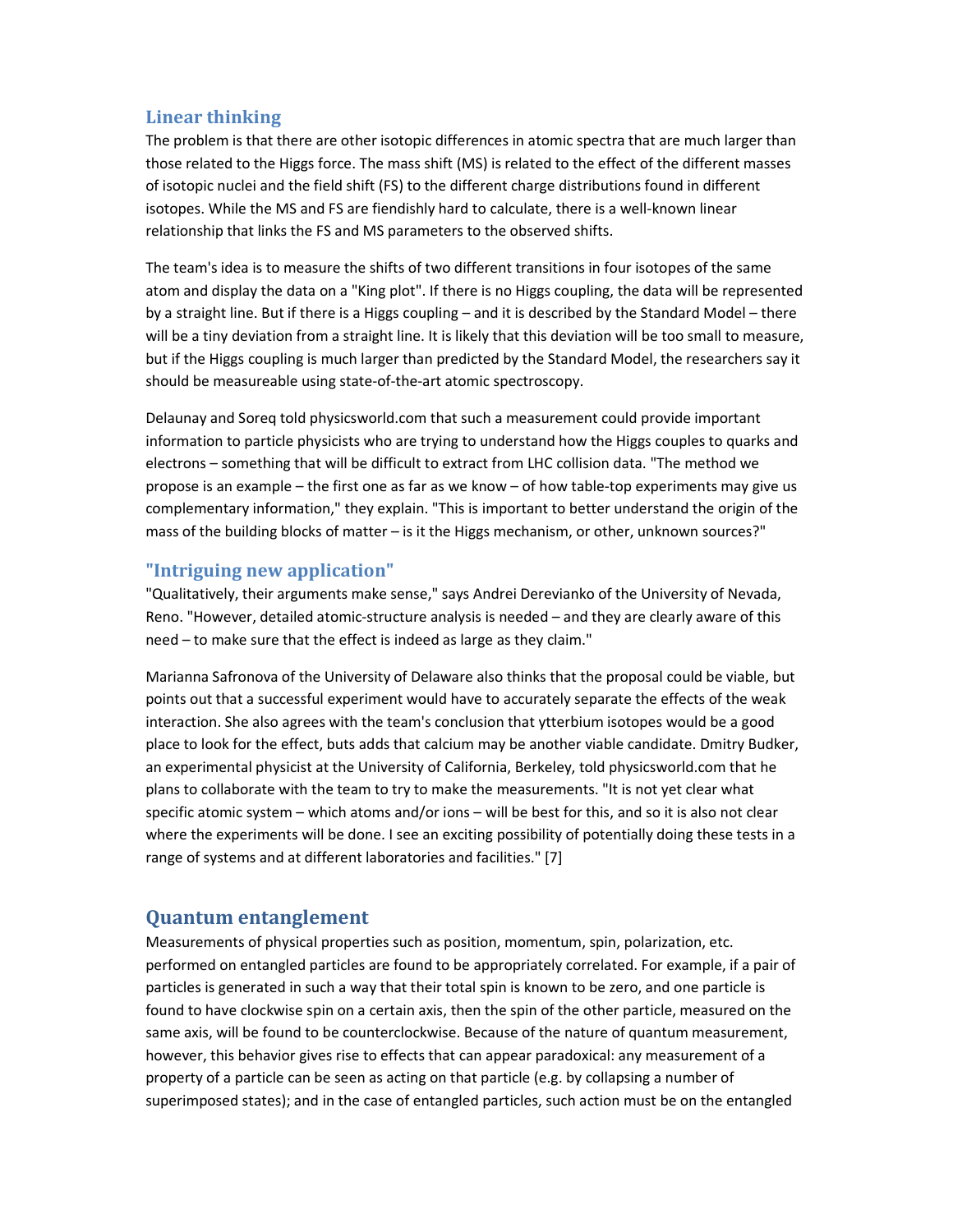system as a whole. It thus appears that one particle of an entangled pair "knows" what measurement has been performed on the other, and with what outcome, even though there is no known means for such information to be communicated between the particles, which at the time of measurement may be separated by arbitrarily large distances. [6]

# **The Classical Relativistic effect**

The moving charges are self maintain the electromagnetic field locally, causing their movement and this is the result of their acceleration under the force of this field.

In the classical physics the charges will distributed along the electric current so that the electric potential lowering along the current, by linearly increasing the way they take every next time period because this accelerated motion. [1]

# **The Relativistic Quantum Mechanics**

The same thing happens on the atomic scale giving a dp impulse difference and a dx way difference between the different part of the not point like particles.

Commonly accepted idea that the relativistic effect on the particle physics it is the fermions' spin another unresolved problem in the classical concepts. If the electric charges can move only with accelerated motions in the self maintaining electromagnetic field, once upon a time they would reach the velocity of the electromagnetic field. The resolution of this problem is the spinning particle, constantly accelerating and not reaching the velocity of light because the acceleration is radial.

# **The Heisenberg Uncertainty Relation**

I think that we have a simple bridge between the classical and quantum mechanics by understanding the Heisenberg Uncertainty Relations. It makes clear that the particles are not point like but have a dx and dp uncertainty.

# **The General Relativity - Electromagnetic inertia and mass**

#### **Electromagnetic Induction**

Since the magnetic induction creates a negative electric field as a result of the changing acceleration, it works as an electromagnetic inertia, causing an electromagnetic mass. [1]

#### **Relativistic change of mass**

The increasing mass of the electric charges the result of the increasing inductive electric force acting against the accelerating force. The decreasing mass of the decreasing acceleration is the result of the inductive electric force acting against the decreasing force. This is the relativistic mass change explanation, especially importantly explaining the mass reduction in case of velocity decrease.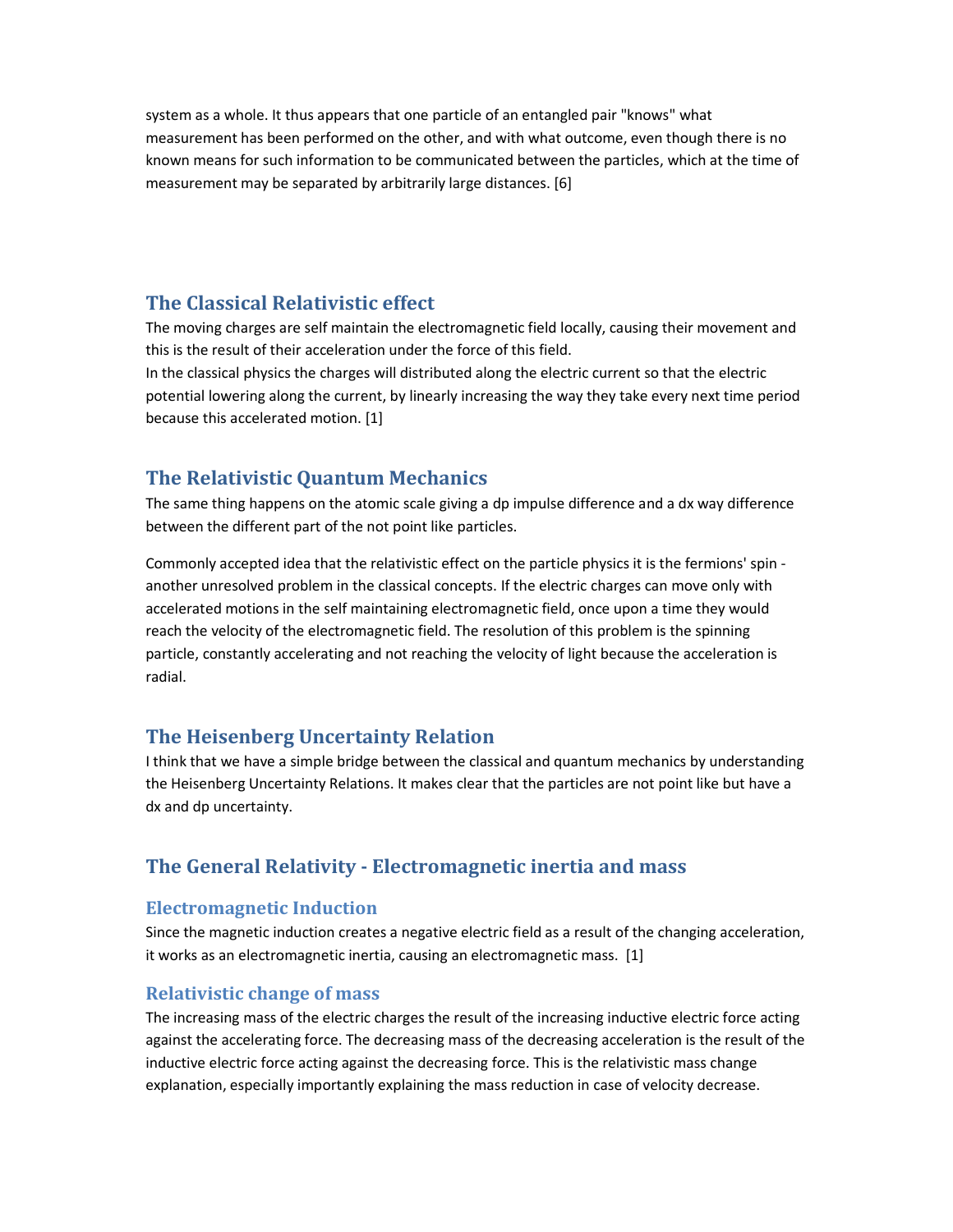## **The frequency dependence of mass**

Since  $E = h\nu$  and  $E = mc^2$ ,  $m = h\nu$  / $c^2$  that is the *m* depends only on the *v* frequency. It means that the mass of the proton and electron are electromagnetic and the result of the electromagnetic induction, caused by the changing acceleration of the spinning and moving charge! It could be that the *m<sup>o</sup>* inertial mass is the result of the spin, since this is the only accelerating motion of the electric charge. Since the accelerating motion has different frequency for the electron in the atom and the proton, they masses are different, also as the wavelengths on both sides of the diffraction pattern, giving equal intensity of radiation. [2]

## **Electron – Proton mass rate**

There is an asymmetry between the mass of the electric charges, for example proton and electron, can understood by the asymmetrical Planck Distribution Law. This temperature dependent energy distribution is asymmetric around the maximum intensity, where the annihilation of matter and antimatter is a high probability event. In the maximum intensity no diffraction patterns with equal intensity that is no fermions only bosons. The asymmetric sides are creating different frequencies of electromagnetic radiations being in the same intensity level and compensating each other. One of these compensating ratios is the electron – proton mass ratio. The lower energy side has no compensating intensity level, it is the dark energy and the corresponding matter is the dark matter. The Planck distribution law explains the different frequencies of the proton and electron, giving equal intensity to different lambda wavelengths! Also since the particles are diffraction patterns they have some closeness to each other – can be seen as a gravitational force.

In Quantum Field Theory (QFT), particles are described by excitations of a quantum field that satisfies the appropriate quantum mechanical field equations. The excitations of the quantum field mean diffraction patterns in my theory. [2]

# **Higgs Field**

The Higgs mechanism is a result of something called a field that extends throughout space, even where no particles are present. This notion is probably most familiar to you from a magnetic field. You feel a force between a magnet and your refrigerator even when "nothing" is there. A field can fill "empty" space. The Higgs field extends throughout space. Elementary particles acquire their masses by interacting with this field. It is kind of like space is charged and particles get mass through their interactions with this charge.

The Higgs boson is not directly responsible for mass. The Higgs field is. The boson is a particle that tells us our understanding of this mechanism is correct. It also is a big clue as to where that field came from in the first place. Its discovery tells us that what we expected to be true was indeed correct, and it gives us clues as to what else might underlie the Standard Model. [4]

## **The Higgs boson**

By March 2013, the particle had been proven to behave, interact and decay in many of the expected ways predicted by the Standard Model, and was also tentatively confirmed to have + parity and zero spin, two fundamental criteria of a Higgs boson, making it also the first known scalar particle to be discovered in nature, although a number of other properties were not fully proven and some partial results do not yet precisely match those expected; in some cases data is also still awaited or being analyzed.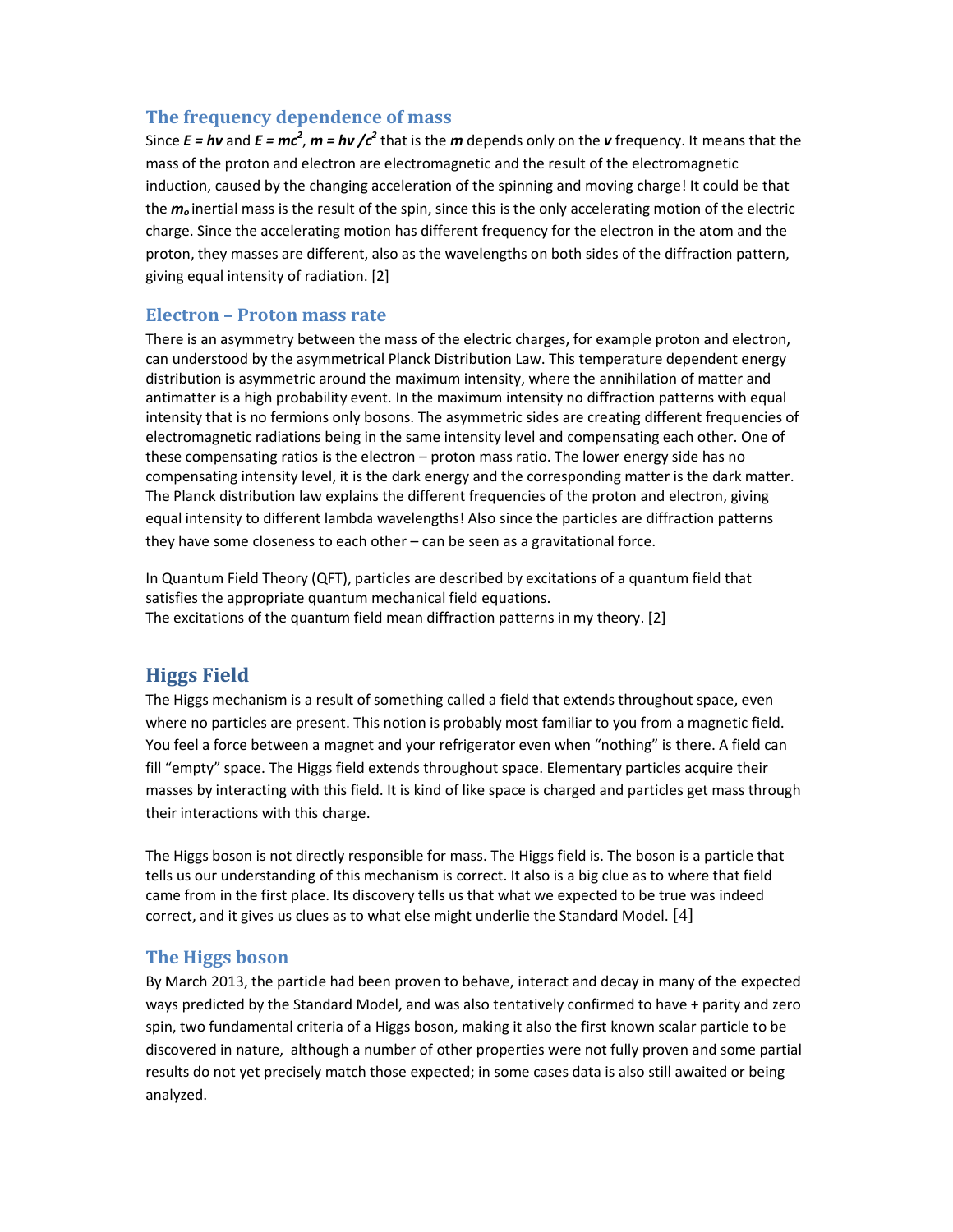In my opinion, the best explanation of the Higgs mechanism for a lay audience is the one invented by David Miller. You can find it here: http://www.strings.ph.qmul.ac.uk/~jmc/epp/higgs3.html . The field must come first. The boson is an excitation of the field. So no field, no excitation. On the other hand in quantum field theory it is difficult to separate the field and the excitations. The Higgs field is what gives particles their mass.

There is a video that gives an idea as to the Higgs field and the boson. It is here: http://www.youtube.com/watch?v=RIg1Vh7uPyw . Note that this analogy isn't as good as the Miller one, but as is usually the case, if you look at all the analogies you'll get the best understanding of the situation.

## **What is the Spin?**

So we know already that the new particle has spin zero or spin two and we could tell which one if we could detect the polarizations of the photons produced. Unfortunately this is difficult and neither ATLAS nor CMS are able to measure polarizations. The only direct and sure way to confirm that the particle is indeed a scalar is to plot the angular distribution of the photons in the rest frame of the centre of mass. A spin zero particles like the Higgs carries no directional information away from the original collision so the distribution will be even in all directions. This test will be possible when a much larger number of events have been observed. In the mean time we can settle for less certain indirect indicators.

## **The Weak Interaction**

Since the Higgs boson is necessary to the W and Z bosons, the dipole change of the Weak interaction and the change in the magnetic effect caused gravitation must be conducted. The Wien law is also important to explain the Weak interaction, since it describes the  $T_{\text{max}}$  change and the diffraction patterns change. [2]

## **Higgs mechanism**

The magnetic induction creates a negative electric field, causing an electromagnetic inertia. Probably it is the mysterious Higgs field giving mass to the charged particles? We can think about the photon as an electron-positron pair, they have mass. The neutral particles are built from negative and positive charges, for example the neutron, decaying to proton and electron. The wave – particle duality makes sure that the particles are oscillating and creating magnetic induction as an inertial mass, explaining also the relativistic mass change. Higher frequency creates stronger magnetic induction, smaller frequency results lesser magnetic induction. It seems to me that the magnetic induction is the secret of the Higgs field.

In particle physics, the Higgs mechanism is a kind of mass generation mechanism, a process that gives mass to elementary particles. According to this theory, particles gain mass by interacting with the Higgs field that permeates all space. More precisely, the Higgs mechanism endows gauge bosons in a gauge theory with mass through absorption of Nambu–Goldstone bosons arising in spontaneous symmetry breaking.

The simplest implementation of the mechanism adds an extra Higgs field to the gauge theory. The spontaneous symmetry breaking of the underlying local symmetry triggers conversion of components of this Higgs field to Goldstone bosons which interact with (at least some of) the other fields in the theory, so as to produce mass terms for (at least some of) the gauge bosons. This mechanism may also leave behind elementary scalar (spin-0) particles, known as Higgs bosons.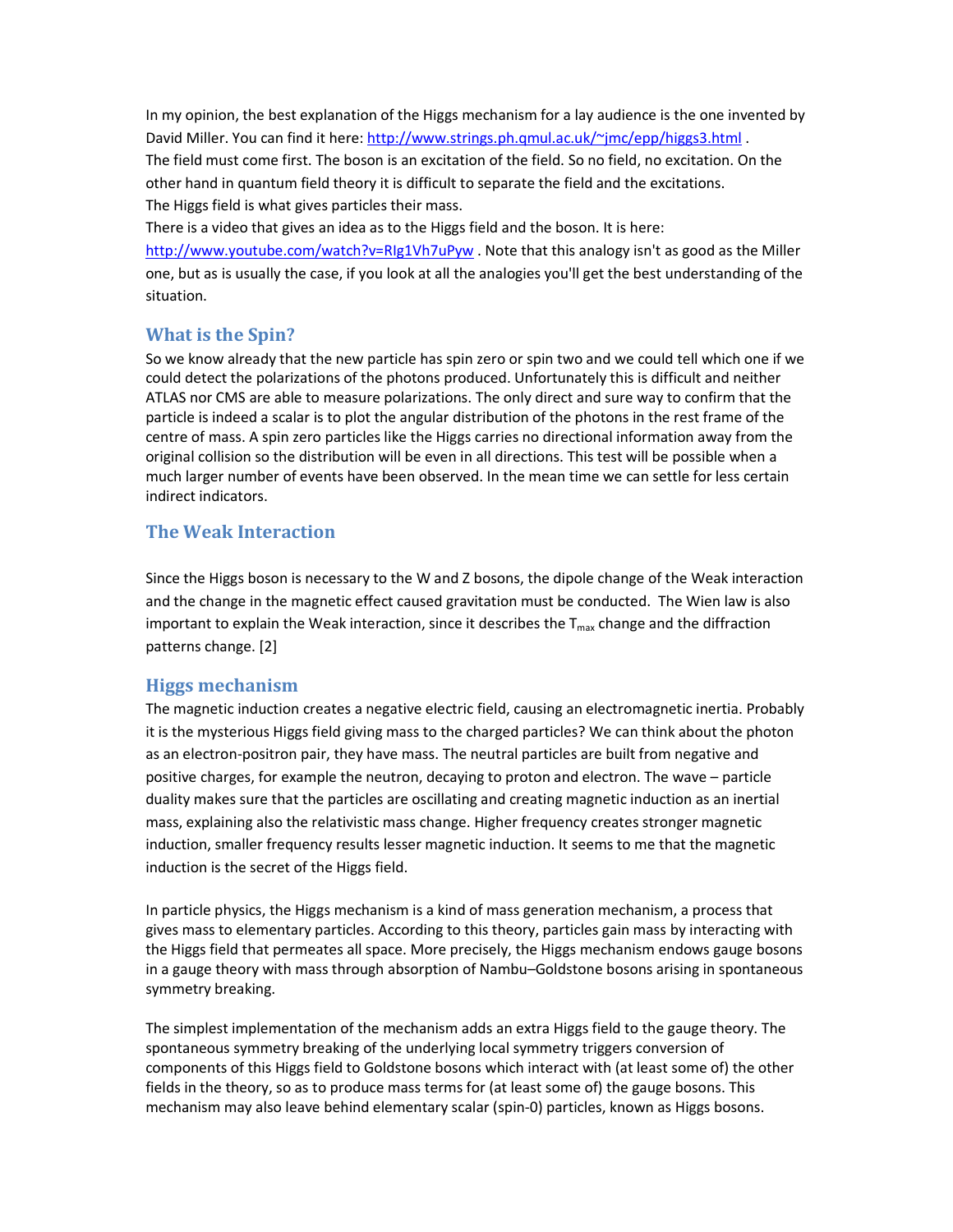In the Standard Model, the phrase "Higgs mechanism" refers specifically to the generation of masses for the W<sup>+</sup>, and Z weak gauge bosons through electroweak symmetry breaking. The Large Hadron Collider at CERN announced results consistent with the Higgs particle on July 4, 2012 but stressed that further testing is needed to confirm the Standard Model.

## **Gravity from the point of view of quantum physics**

#### **The Gravitational force**

The gravitational attractive force is basically a magnetic force.

The same electric charges can attract one another by the magnetic force if they are moving parallel in the same direction. Since the electrically neutral matter is composed of negative and positive charges they need 2 photons to mediate this attractive force, one per charges. The Bing Bang caused parallel moving of the matter gives this magnetic force, experienced as gravitational force.

Since graviton is a tensor field, it has spin = 2, could be 2 photons with spin = 1 together.

You can think about photons as virtual electron – positron pairs, obtaining the necessary virtual mass for gravity.

The mass as seen before a result of the diffraction, for example the proton – electron mass rate Mp=1840 Me. In order to move one of these diffraction maximum (electron or proton) we need to intervene into the diffraction pattern with a force appropriate to the intensity of this diffraction maximum, means its intensity or mass.

The Big Bang caused acceleration created radial currents of the matter, and since the matter is composed of negative and positive charges, these currents are creating magnetic field and attracting forces between the parallel moving electric currents. This is the gravitational force experienced by the matter, and also the mass is result of the electromagnetic forces between the charged particles. The positive and negative charged currents attracts each other or by the magnetic forces or by the much stronger electrostatic forces!?

The gravitational force attracting the matter, causing concentration of the matter in a small space and leaving much space with low matter concentration: dark matter and energy. There is an asymmetry between the mass of the electric charges, for example proton and electron, can understood by the asymmetrical Planck Distribution Law. This temperature dependent energy distribution is asymmetric around the maximum intensity, where the annihilation of matter and antimatter is a high probability event. The asymmetric sides are creating different frequencies of electromagnetic radiations being in the same intensity level and compensating each other. One of these compensating ratios is the electron – proton mass ratio. The lower energy side has no compensating intensity level, it is the dark energy and the corresponding matter is the dark matter.

#### **The Graviton**

In physics, the graviton is a hypothetical elementary particle that mediates the force of gravitation in the framework of quantum field theory. If it exists, the graviton is expected to be massless (because the gravitational force appears to have unlimited range) and must be a spin-2 boson. The spin follows from the fact that the source of gravitation is the stress-energy tensor, a second-rank tensor (compared to electromagnetism's spin-1 photon, the source of which is the four-current, a first-rank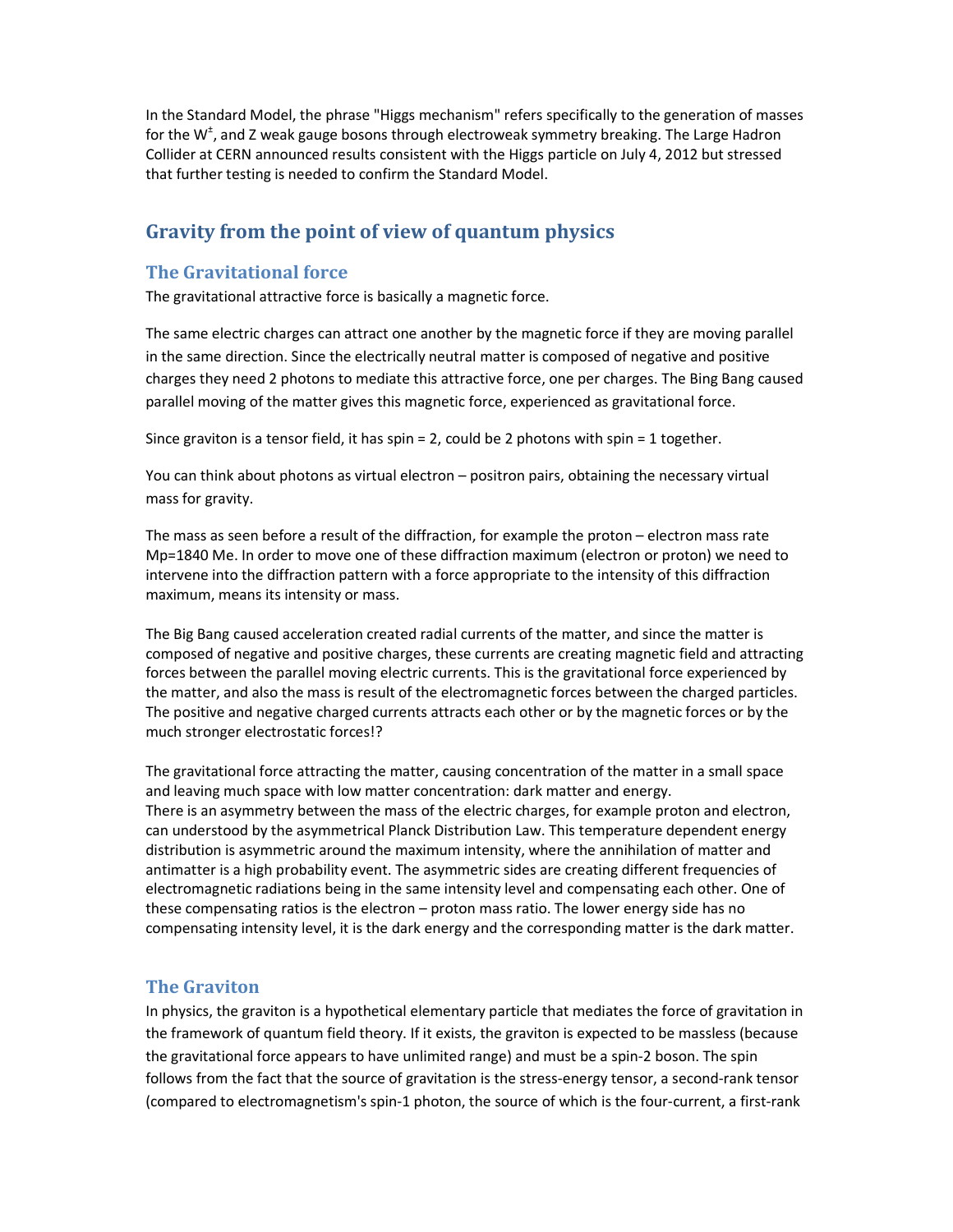tensor). Additionally, it can be shown that any massless spin-2 field would give rise to a force indistinguishable from gravitation, because a massless spin-2 field must couple to (interact with) the stress-energy tensor in the same way that the gravitational field does. This result suggests that, if a massless spin-2 particle is discovered, it must be the graviton, so that the only experimental verification needed for the graviton may simply be the discovery of a massless spin-2 particle. [3]

## **Conclusions**

The electric currents causing self maintaining electric potential is the source of the special and general relativistic effects. The Higgs Field is the result of the electromagnetic induction. The Graviton is two photons together.

The accelerated charges self-maintaining potential shows the locality of the relativity, working on the quantum level also. [1]

The Secret of Quantum Entanglement that the particles are diffraction patterns of the electromagnetic waves and this way their quantum states every time is the result of the quantum state of the intermediate electromagnetic waves. [2]

## **References**

[1] The Magnetic field of the Electric current and the Magnetic induction

Author: George Rajna

Publication date: 15/09/2013

Website: Academia.edu

http://academia.edu/3833335/The\_Magnetic\_field\_of\_the\_Electric\_current

Last accessed: 28/02/2014

[2] 3 Dimensional String Theory

Author: George Rajna

Publication date: 13/06/2013

Website: Academia.edu

http://academia.edu/3834454/3\_Dimensional\_String\_Theory

Last accessed: 28/02/2014

[3] Graviton Production By Two Photon and Electron-Photon Processes In Kaluza-Klein Theories With Large Extra Dimensions

Authors: David Atwood, Shaouly Bar-Shalom, Amarjit Soni

Journal reference: Phys.Rev. D61 (2000) 116011